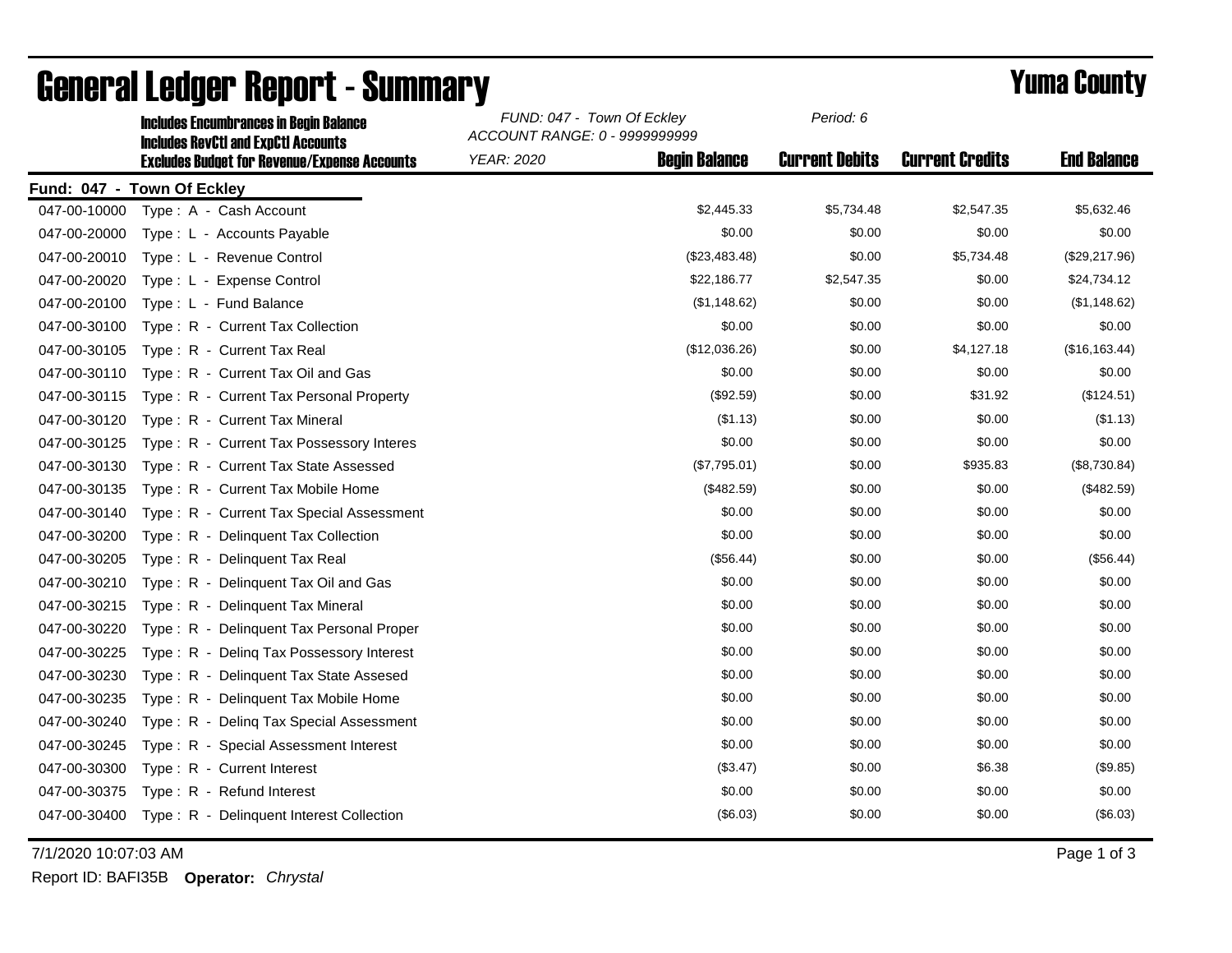|              | <b>Includes Encumbrances in Begin Balance</b><br><b>Includes RevCtI and ExpCtI Accounts</b><br><b>Excludes Budget for Revenue/Expense Accounts</b> |                             | FUND: 047 - Town Of Eckley<br>ACCOUNT RANGE: 0 - 9999999999 |          | Period: 6                   |                       |                                  |                    |
|--------------|----------------------------------------------------------------------------------------------------------------------------------------------------|-----------------------------|-------------------------------------------------------------|----------|-----------------------------|-----------------------|----------------------------------|--------------------|
|              |                                                                                                                                                    |                             | <b>YEAR: 2020</b>                                           |          | <b>Begin Balance</b>        | <b>Current Debits</b> | <b>Current Credits</b>           | <b>End Balance</b> |
|              | Fund: 047 - Town Of Eckley                                                                                                                         |                             |                                                             |          |                             |                       |                                  |                    |
| 047-00-30500 | Type: R - Miscellaneous Collections                                                                                                                |                             |                                                             |          | \$0.00                      | \$0.00                | \$0.00                           | \$0.00             |
| 047-00-32100 | Type: R - Transfers In                                                                                                                             |                             |                                                             |          | (\$1,250.88)                | \$0.00                | \$229.55                         | (\$1,480.43)       |
| 047-00-33000 | $Type: R - Auto Tax B Collection$                                                                                                                  |                             |                                                             |          | (\$923.66)                  | \$0.00                | \$170.55                         | (\$1,094.21)       |
| 047-00-33100 | Type: $R -$ Auto Tax A & F Collection                                                                                                              |                             |                                                             |          | (\$316.77)                  | \$0.00                | \$113.57                         | (\$430.34)         |
| 047-00-33400 | Type: R - M.V. Additional                                                                                                                          |                             |                                                             |          | (\$518.65)                  | \$0.00                | \$119.50                         | (\$638.15)         |
| 047-00-33401 | Type: R - Delinguent Sewer Fees                                                                                                                    |                             |                                                             |          | \$0.00                      | \$0.00                | \$0.00                           | \$0.00             |
| 047-00-49100 | Type: X - Treasurer Fees                                                                                                                           |                             |                                                             |          | \$409.49                    | \$102.02              | \$0.00                           | \$511.51           |
| 047-00-49401 | Type: X - Transfer Out                                                                                                                             |                             |                                                             |          | \$0.00                      | \$0.00                | \$0.00                           | \$0.00             |
| 047-00-49500 | Type: X - Checks Written / ACH Transfer                                                                                                            |                             |                                                             |          | \$21,777.28                 | \$2,445.33            | \$0.00                           | \$24,222.61        |
|              |                                                                                                                                                    |                             | Fund: 047 - Town Of Eckley                                  | Totals : | (\$1,296.71)                | \$10,829.18           | \$14,016.31                      | (\$4,483.84)       |
|              |                                                                                                                                                    | <b>Total Fund Revenues:</b> | \$5,734.48                                                  |          | <b>Total Fund Expenses:</b> | \$2,547.35            | <b>Net Revenue Over Expense:</b> | \$3,187.13         |

## General Ledger Report - Summary **Example 2018** Yuma County